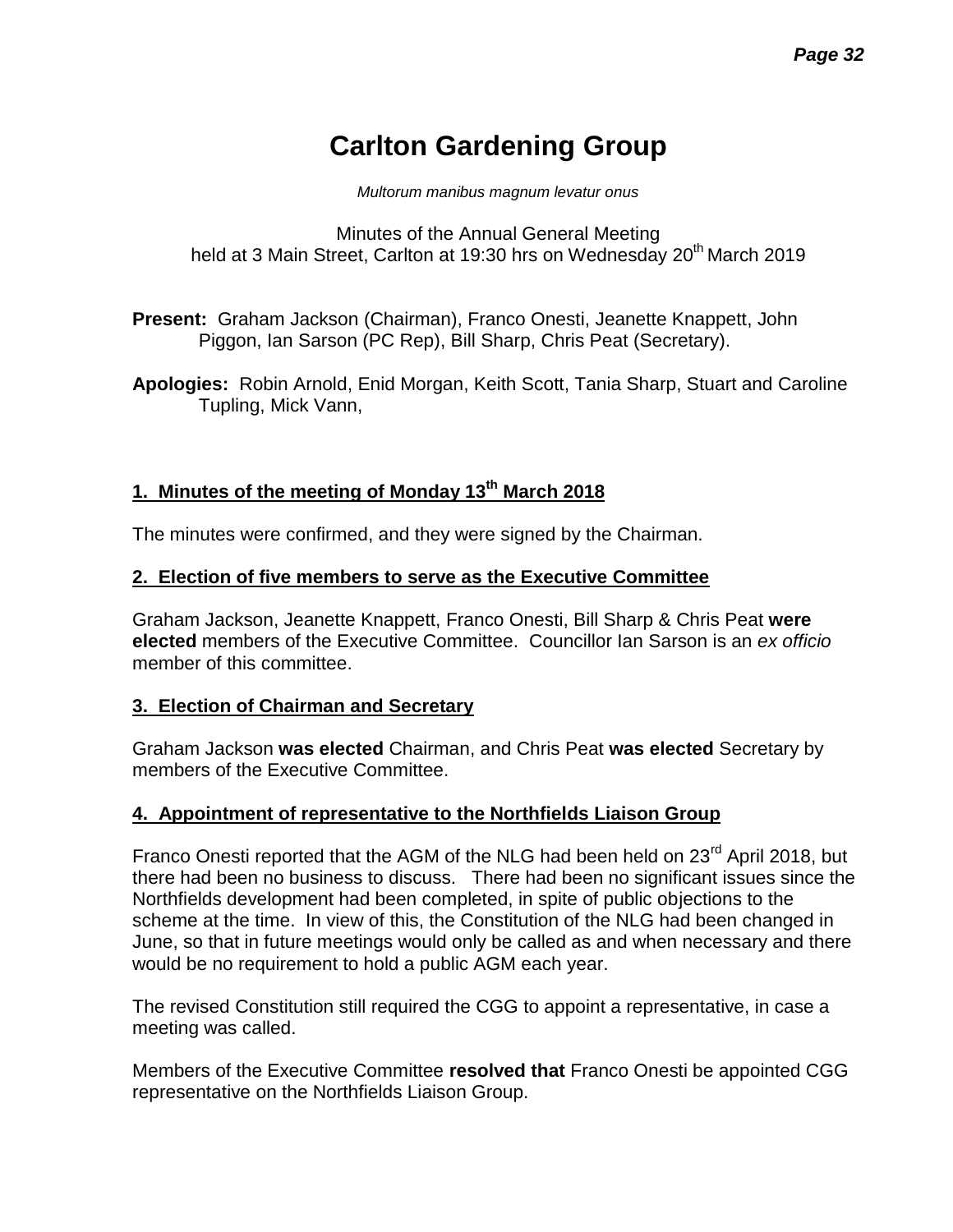# **5. Financial report**

All expenditure is reported in the Parish Council's quarterly financial reports under the Carlton Gardening Group Earmarked Fund.

| 20.3.19  | <b>Balance carried forward</b>                  | ٠                        | 75.70      |
|----------|-------------------------------------------------|--------------------------|------------|
| 20.1.19  | Damson Merryweather replacement for T32         | $\overline{\phantom{a}}$ | 19.99      |
| 5.12.18  | 20 x <i>llex</i> hedging plants                 | ÷,                       | 31.66      |
| 4.12.18  | 2 X llex shrubs                                 | $\blacksquare$           | 9.00       |
| 4.11.18  | Grass seed for cemetery                         | $\overline{\phantom{a}}$ | 4.99       |
| 26.10.18 | Turf for churchyard                             | $\sim$                   | 7.98       |
| 13.3.18  | Balance brought forward from previous statement |                          | $+ 149.32$ |

This account will be credited with £150 in April 2019.

#### **6. Works carried out since the last meeting**

The Chairman reported that the CGG had 15 members who had provided a total of 82.5 man-hours of volunteer labour in the Carlton Diamond Jubilee Orchard (33.75 hours), Little Lane (0.25 hours), Churchyard and Cemetery (41 hours), Carlton Green (2.0 hours) and on roadside tree plantings (5.5 hours) during 2018. Enid Morgan and Tania Sharp **were thanked** for providing refreshments for working parties. All members had signed consent forms, as required by the Data Protection Regulations.

### **a) Diamond Jubilee Orchard**

The revised mowing regime had resulted in a much neater appearance, and had reduced the volume of clippings to be removed. The long grass had been cut with an Allen scythe and made into hay which had been donated to a local equestrian establishment.

A long drought over the summer had resulted in the death of about half of the holly whips in the Nailstone Road hedge, and a damson tree (T32). These had all been replaced. Stakes had been removed from all of the fruit trees except for the new T32, and the Shackerstone apple (T36) which had blown half over and been pulled back upright, pruned and staked.

The specimen holly at the end of the Barton Rd hedge had been cut off at ground level, possibly by the verge mower. This tree had been replaced and protected by a metal guard.

Rotting bark had been removed from the chestnut logs next to the picnic table and they had also been smoothed to provide a better seating surface.

Weed growth had been controlled; the path surface had stood up well to wear; the Barton Rd hedge had been cut and the northern hedge side-trimmed and gaps planted up.

Shrubs had been planted inside the knee-rail alongside the rear access to 9 Northfields.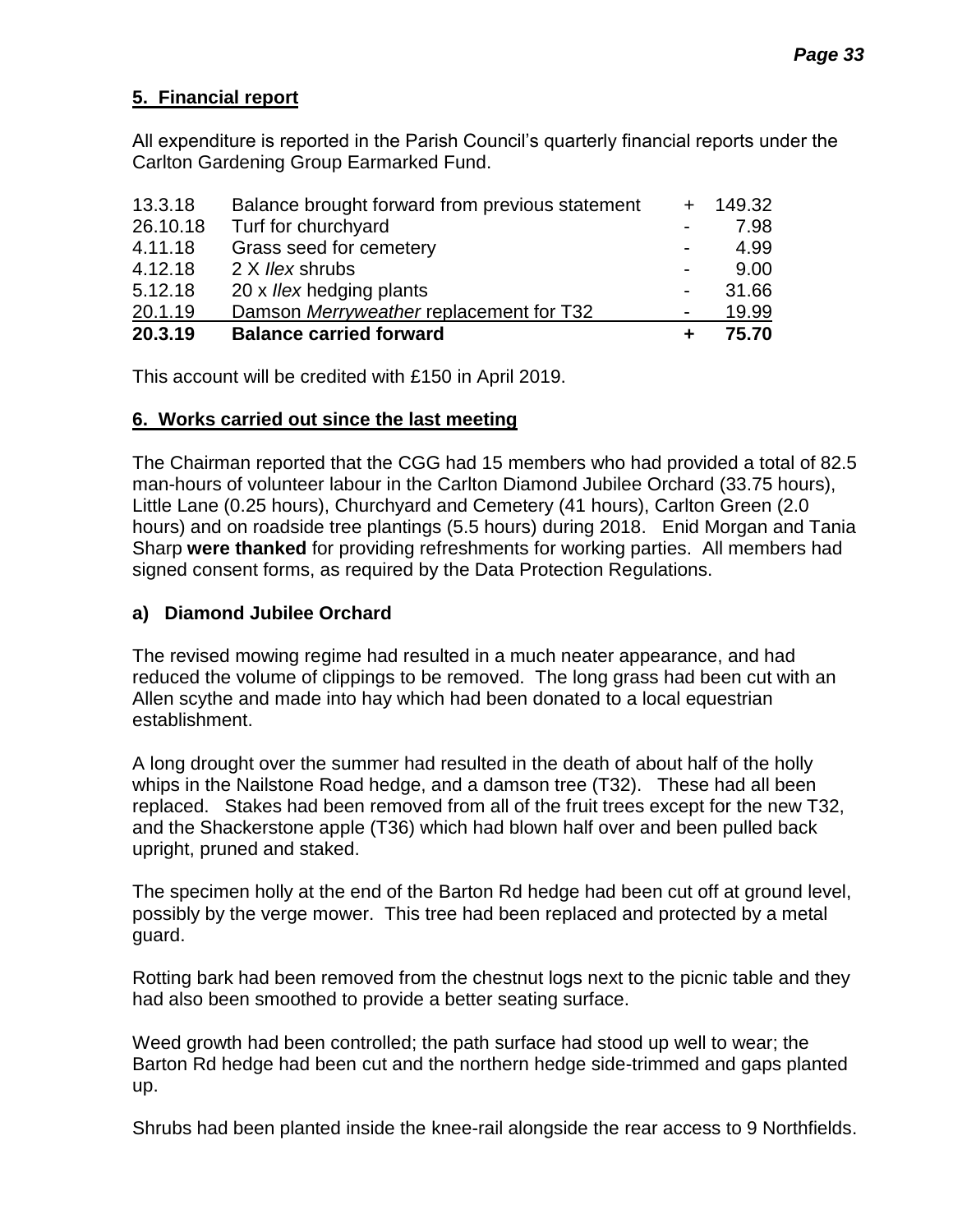# **b) Churchyard and Cemetery**

Shrubs in the SW corner of the churchyard had been cut hard back, and a variegated holly on the west side of the church path had been pruned to a standard tree. In both cases vigorous bramble growth had been removed, emergent bramble shoots treated with herbicide, and cyclamen planted.

A small section of bank between the church path and a kerbed grave had been regraded and turfed, and this experiment had worked well. The remaining areas of bank would be re-graded to a similar profile by a volunteer contractor when pipes were laid for a servery and toilet, and would then be cultivated by the Gardening Group.

The dead flowering cherry tree, and a rowan tree in poor condition near the church gate had been felled; the rowan had been found to be hollow and at risk of collapse. The rowan had been left to see whether it would coppice from the stool. The dead cherry root would be removed when the path banks were re-graded; possible replacement trees were being considered by the PC and PCC.

# **c) Little Lane**

The path had settled down well and provided an excellent all-weather walking surface. Bramble growth in the cleared areas had been controlled by spot treatment with herbicide.

#### **d) Roadside hedges**

Three out of the five oak tree planted in 2017 had died in the summer drought, in spite of watering. All three trees had now been replaced with smaller container-grown oak trees.

#### **e) Carlton Green**

The ash tree on the West Green had been cut back because some branches were rubbing against cables. Encroaching turf had been trimmed back from the footway along the East Green.

#### **7. Forward work programme**

The Diamond Jubilee Orchard and Little Lane now required relatively little maintenance. The programme of smaller and more frequent working parties had proved successful, and would be continued.

A draft forward work programme had been copied to all members before the meeting.

Some kind of container for burning rubbish was required. Ian reported that two empty compost bins had blown into the neighbouring field and needed to be secured. These bins had been donated to the Group, but were not all being used and were holding rotting weeds rather than compost. It was agreed that the contents of the bins be investigated and used as a mulch if suitable. The wire fence near the electricity